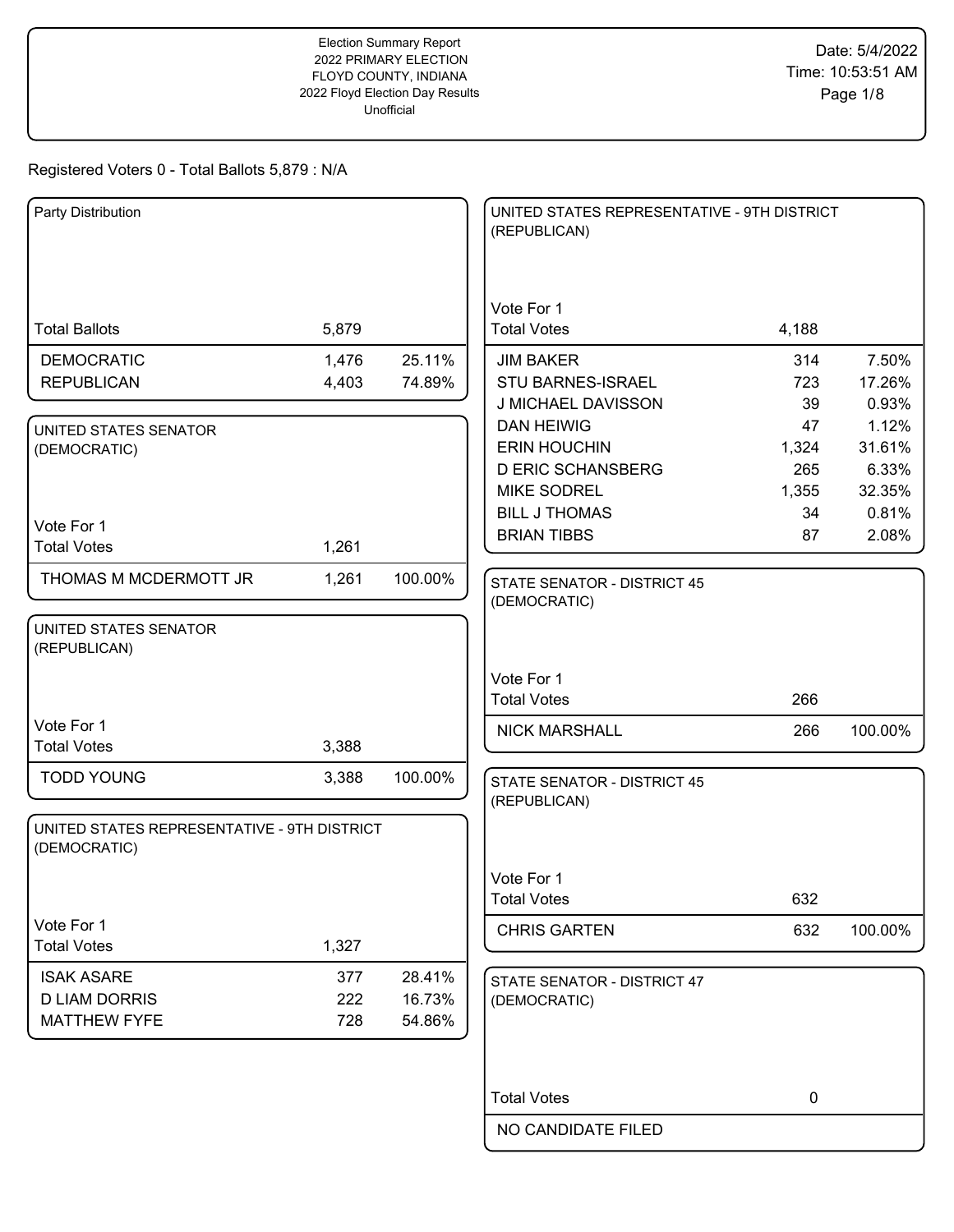Date: 5/4/2022 Time: 10:53:51 AM Page 2/8

| STATE SENATOR - DISTRICT 47<br>(REPUBLICAN)        |                |                  | STATE REPRESENTATIVE - DISTRICT 71<br>(REPUBLICAN)                                      |       |                  |
|----------------------------------------------------|----------------|------------------|-----------------------------------------------------------------------------------------|-------|------------------|
| Vote For 1<br><b>Total Votes</b>                   | 3,244          |                  | Vote For 1<br><b>Total Votes</b>                                                        | 9     |                  |
| <b>KEVIN BOEHNLEIN</b><br><b>GARY BYRNE</b>        | 2,057<br>1,187 | 63.41%<br>36.59% | <b>SCOTT HAWKINS</b>                                                                    | 9     | 100.00%          |
| STATE REPRESENTATIVE - DISTRICT 70<br>(DEMOCRATIC) |                |                  | STATE REPRESENTATIVE - DISTRICT 72<br>(DEMOCRATIC)                                      |       |                  |
| Vote For 1                                         |                |                  | Vote For 1<br><b>Total Votes</b>                                                        | 1,149 |                  |
| <b>Total Votes</b>                                 | 170            |                  | <b>KEIL L ROARK</b>                                                                     | 1,149 | 100.00%          |
| <b>JASON JOE SHEMANSKI</b>                         | 170            | 100.00%          |                                                                                         |       |                  |
| STATE REPRESENTATIVE - DISTRICT 70<br>(REPUBLICAN) |                |                  | STATE REPRESENTATIVE - DISTRICT 72<br>(REPUBLICAN)                                      |       |                  |
| Vote For 1                                         |                |                  | Vote For 1<br><b>Total Votes</b>                                                        | 3,367 |                  |
| <b>Total Votes</b>                                 | 684            |                  | EDWARD D (ED) CLERE                                                                     | 1,634 | 48.53%           |
| <b>KAREN ENGLEMAN</b>                              | 684            | 100.00%          | <b>JACKIE BRIGHT GRUBBS</b>                                                             | 1,327 | 39.41%<br>12.06% |
| STATE REPRESENTATIVE - DISTRICT 71<br>(DEMOCRATIC) |                |                  | THOMAS M (TOM) JONES<br>JUDGE OF THE CIRCUIT COURT - 52ND JUDICIAL CIR.<br>(DEMOCRATIC) | 406   |                  |
| Vote For 1<br><b>Total Votes</b>                   | 15             |                  | Vote For 1                                                                              |       |                  |
| <b>RITA FLEMING</b>                                | 15             | 100.00%          | <b>Total Votes</b>                                                                      | 1,353 |                  |
|                                                    |                |                  | DANA EBERLE-PEAY                                                                        | 1,353 | 100.00%          |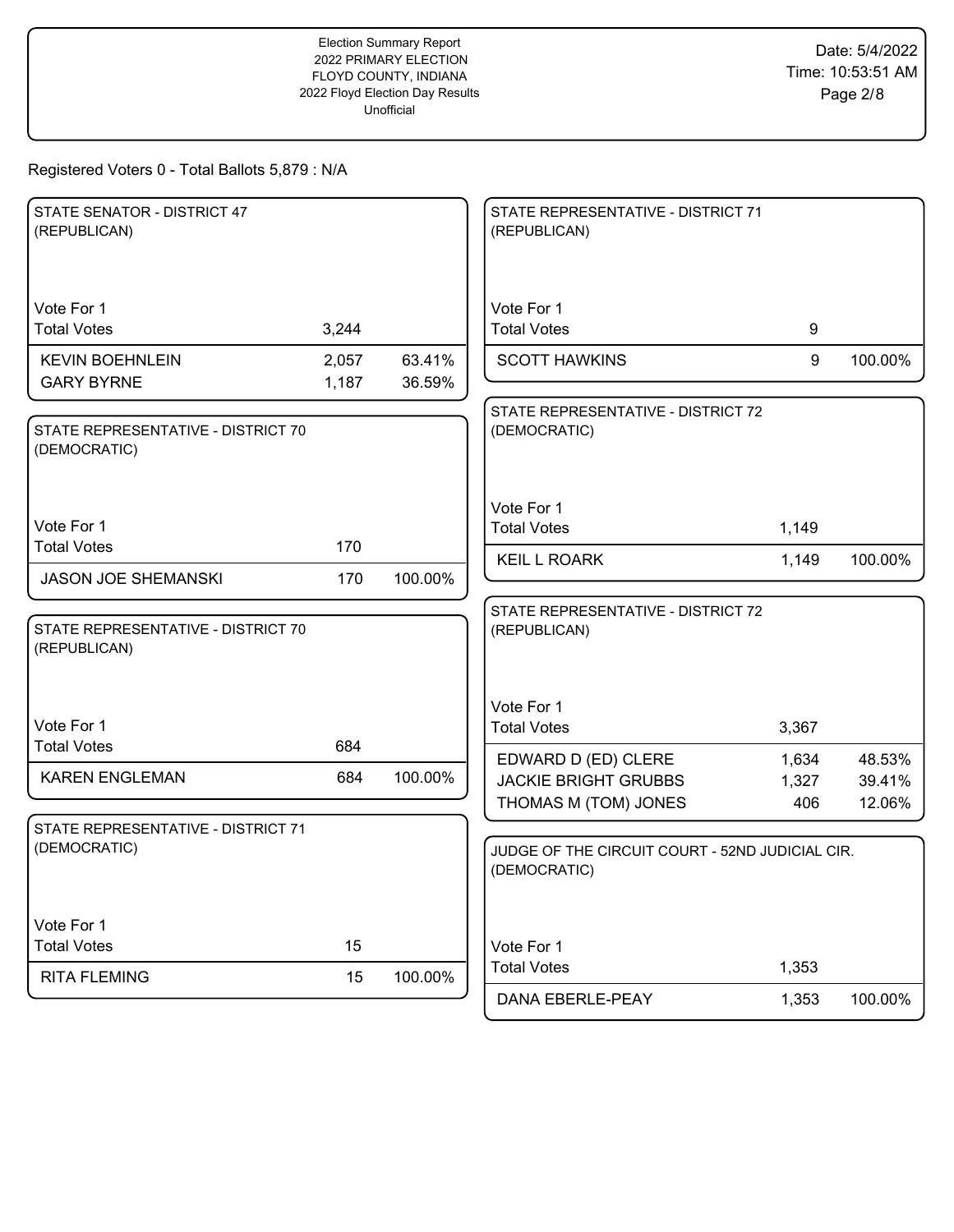| JUDGE OF THE CIRCUIT COURT - 52ND JUDICIAL CIR.<br>(REPUBLICAN) |             |         | <b>COUNTY AUDITOR</b><br>(DEMOCRATIC)       |                |                  |
|-----------------------------------------------------------------|-------------|---------|---------------------------------------------|----------------|------------------|
| Vote For 1                                                      |             |         |                                             |                |                  |
| <b>Total Votes</b>                                              | 3,580       |         | <b>Total Votes</b>                          | $\mathbf 0$    |                  |
| <b>JUSTIN BROWN</b>                                             | 3,580       | 100.00% | NO CANDIDATE FILED                          |                |                  |
| PROSECUTING ATTORNEY<br>(DEMOCRATIC)                            |             |         | <b>COUNTY AUDITOR</b><br>(REPUBLICAN)       |                |                  |
|                                                                 |             |         | Vote For 1                                  |                |                  |
| <b>Total Votes</b>                                              | $\mathbf 0$ |         | <b>Total Votes</b>                          | 3,385          |                  |
| NO CANDIDATE FILED                                              |             |         | AMANDA M PAHMEIER<br><b>DIANA M TOPPING</b> | 1,338<br>2,047 | 39.53%<br>60.47% |
| PROSECUTING ATTORNEY<br>(REPUBLICAN)                            |             |         | <b>COUNTY SHERIFF</b><br>(DEMOCRATIC)       |                |                  |
| Vote For 1<br><b>Total Votes</b>                                | 3,620       |         | Vote For 1                                  |                |                  |
| <b>CHRIS LANE</b>                                               | 3,620       | 100.00% | <b>Total Votes</b><br>DARRELL W MILLS       | 1,343<br>1,343 | 100.00%          |
| <b>CIRCUIT COURT CLERK</b><br>(DEMOCRATIC)                      |             |         | <b>COUNTY SHERIFF</b><br>(REPUBLICAN)       |                |                  |
| <b>Total Votes</b>                                              | $\pmb{0}$   |         | Vote For 1<br><b>Total Votes</b>            | 4,274          |                  |
| NO CANDIDATE FILED                                              |             |         | <b>STEVE BUSH</b>                           | 2,396          | 56.06%           |
| <b>CIRCUIT COURT CLERK</b><br>(REPUBLICAN)                      |             |         | <b>SAM SARKISIAN</b>                        | 1,878          | 43.94%           |
| Vote For 1<br><b>Total Votes</b>                                | 3,544       |         |                                             |                |                  |
| <b>DANITA BURKS</b>                                             | 3,544       | 100.00% |                                             |                |                  |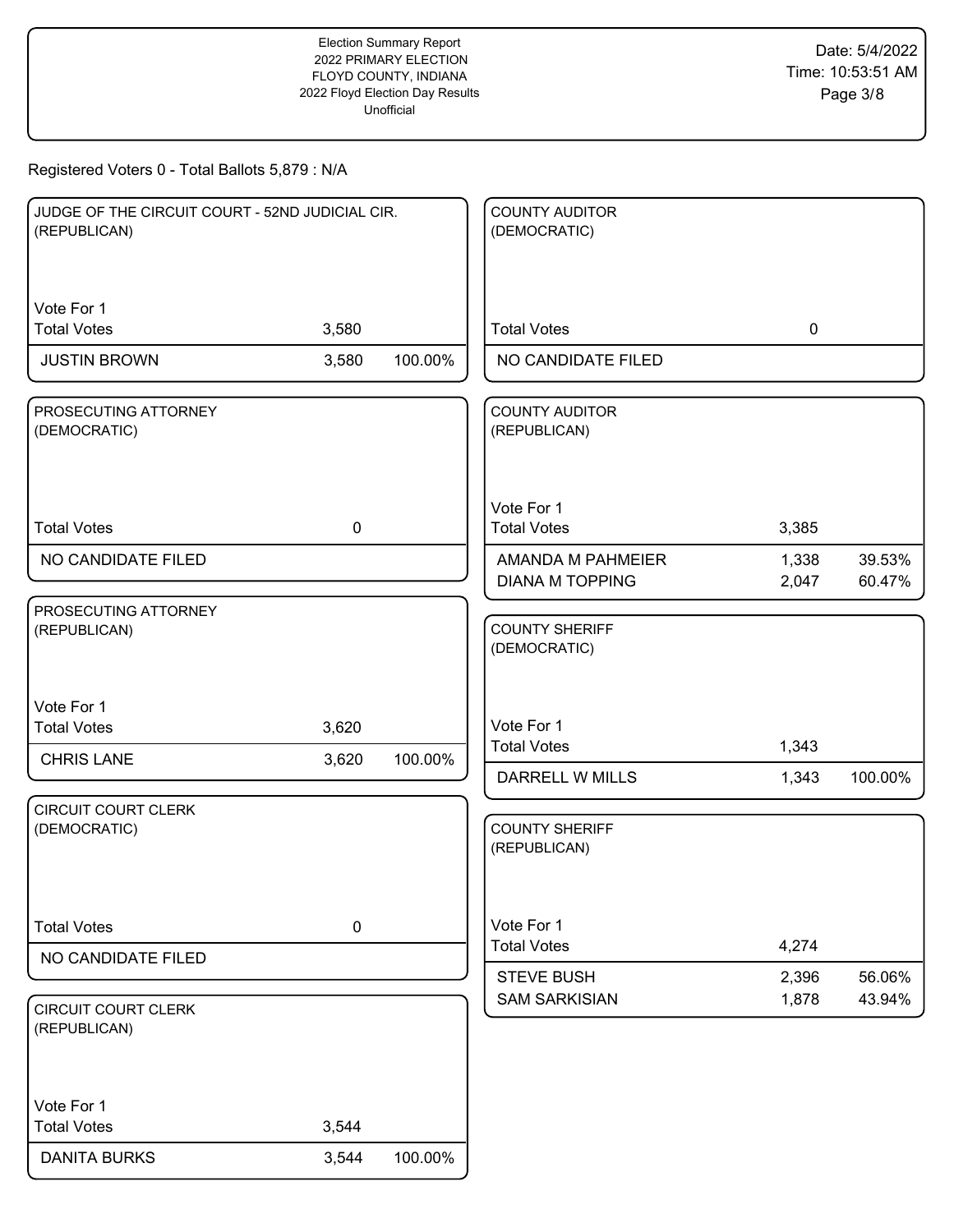| <b>COUNTY ASSESSOR</b><br>(DEMOCRATIC)           |            |                  | COUNTY COUNCIL MEMBER - DISTRICT 1<br>(DEMOCRATIC)        |     |         |
|--------------------------------------------------|------------|------------------|-----------------------------------------------------------|-----|---------|
| Vote For 1<br><b>Total Votes</b>                 | 1,281      |                  | Vote For 1<br><b>Total Votes</b>                          | 389 |         |
| PATRICIA TRISH BADGER<br>-BYRD                   | 1,281      | 100.00%          | <b>TONY TORAN</b>                                         | 389 | 100.00% |
| <b>COUNTY ASSESSOR</b><br>(REPUBLICAN)           |            |                  | COUNTY COUNCIL MEMBER - DISTRICT 1<br>(REPUBLICAN)        |     |         |
| Vote For 1<br><b>Total Votes</b>                 | 3,426      |                  | Vote For 1<br><b>Total Votes</b>                          | 471 |         |
| <b>CHRIS DONES</b>                               | 1,017      | 29.68%           | <b>CHARLIE MOON</b>                                       | 471 | 100.00% |
| <b>JAMES W SINKS</b>                             | 742        | 21.66%           |                                                           |     |         |
| <b>TERRY L WATSON</b>                            | 1,667      | 48.66%           | <b>COUNTY COUNCIL MEMBER - DISTRICT 2</b><br>(DEMOCRATIC) |     |         |
| COUNTY COMMISSIONER - DISTRICT 1<br>(DEMOCRATIC) |            |                  | Vote For 1                                                |     |         |
|                                                  |            |                  | <b>Total Votes</b>                                        | 253 |         |
| Vote For 1                                       |            |                  | <b>DANIEL HARRIS</b>                                      | 253 | 100.00% |
| <b>Total Votes</b>                               | 1,274      |                  |                                                           |     |         |
| <b>TYLER P GAINES</b><br><b>CHUCK SIMONS</b>     | 715<br>559 | 56.12%<br>43.88% | <b>COUNTY COUNCIL MEMBER - DISTRICT 2</b><br>(REPUBLICAN) |     |         |
| COUNTY COMMISSIONER - DISTRICT 1<br>(REPUBLICAN) |            |                  | Vote For 1<br><b>Total Votes</b>                          | 975 |         |
|                                                  |            |                  | <b>JIM FREIBERGER</b>                                     | 623 | 63.90%  |
| Vote For 1<br><b>Total Votes</b>                 | 4,120      |                  | <b>ADAM ROBERTS</b>                                       | 352 | 36.10%  |
| <b>SHAWN CARRUTHERS</b>                          | 1,644      | 39.90%           |                                                           |     |         |
| AL KNABLE                                        | 2,476      | 60.10%           |                                                           |     |         |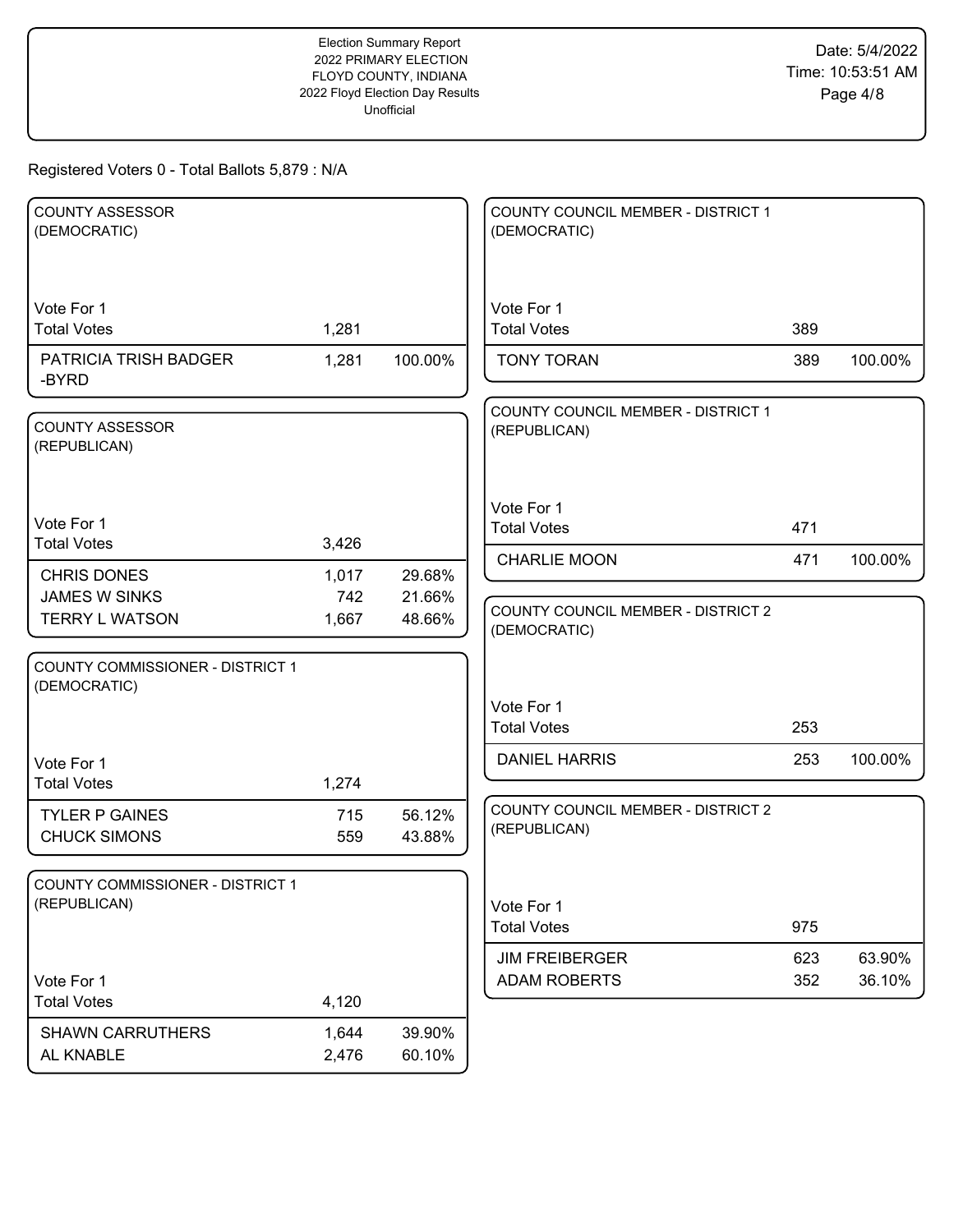| <b>COUNTY COUNCIL MEMBER - DISTRICT 3</b><br>(DEMOCRATIC) |             |                  | FRANKLIN TWP. TRUSTEE<br>(DEMOCRATIC)      |    |         |
|-----------------------------------------------------------|-------------|------------------|--------------------------------------------|----|---------|
| Vote For 1<br><b>Total Votes</b>                          | 382         |                  | <b>Total Votes</b>                         | 0  |         |
| <b>BRIAN A BREWER</b>                                     | 382         | 100.00%          | NO CANDIDATE FILED                         |    |         |
| <b>COUNTY COUNCIL MEMBER - DISTRICT 3</b><br>(REPUBLICAN) |             |                  | FRANKLIN TWP. TRUSTEE<br>(REPUBLICAN)      |    |         |
| Vote For 1<br><b>Total Votes</b>                          | 919         |                  | Vote For 1<br><b>Total Votes</b>           | 54 |         |
| <b>DANNY SHORT</b>                                        | 529         | 57.56%           | MICHAEL THOMPSON                           | 54 | 100.00% |
| <b>BRIAN WEBB</b>                                         | 390         | 42.44%           | FRANKLIN TWP. BOARD MEMBER                 |    |         |
| COUNTY COUNCIL MEMBER DISTRICT 4<br>(DEMOCRATIC)          |             |                  | (DEMOCRATIC)                               |    |         |
|                                                           |             |                  | Vote For 3<br><b>Total Votes</b>           | 15 |         |
| <b>Total Votes</b>                                        | $\mathbf 0$ |                  | <b>ANN HEITKEMPER</b>                      | 6  | 40.00%  |
| NO CANDIDATE FILED                                        |             |                  | DONALD R SCHICKEL                          | 9  | 60.00%  |
| <b>COUNTY COUNCIL MEMBER DISTRICT 4</b><br>(REPUBLICAN)   |             |                  | FRANKLIN TWP. BOARD MEMBER<br>(REPUBLICAN) |    |         |
| Vote For 1<br><b>Total Votes</b>                          | 1,449       |                  | Vote For 3<br><b>Total Votes</b>           | 51 |         |
| <b>DENISE ANN KONKLE</b><br><b>DOUG WACKER</b>            | 706<br>743  | 48.72%<br>51.28% | JOSEPH ZAMORANO                            | 51 | 100.00% |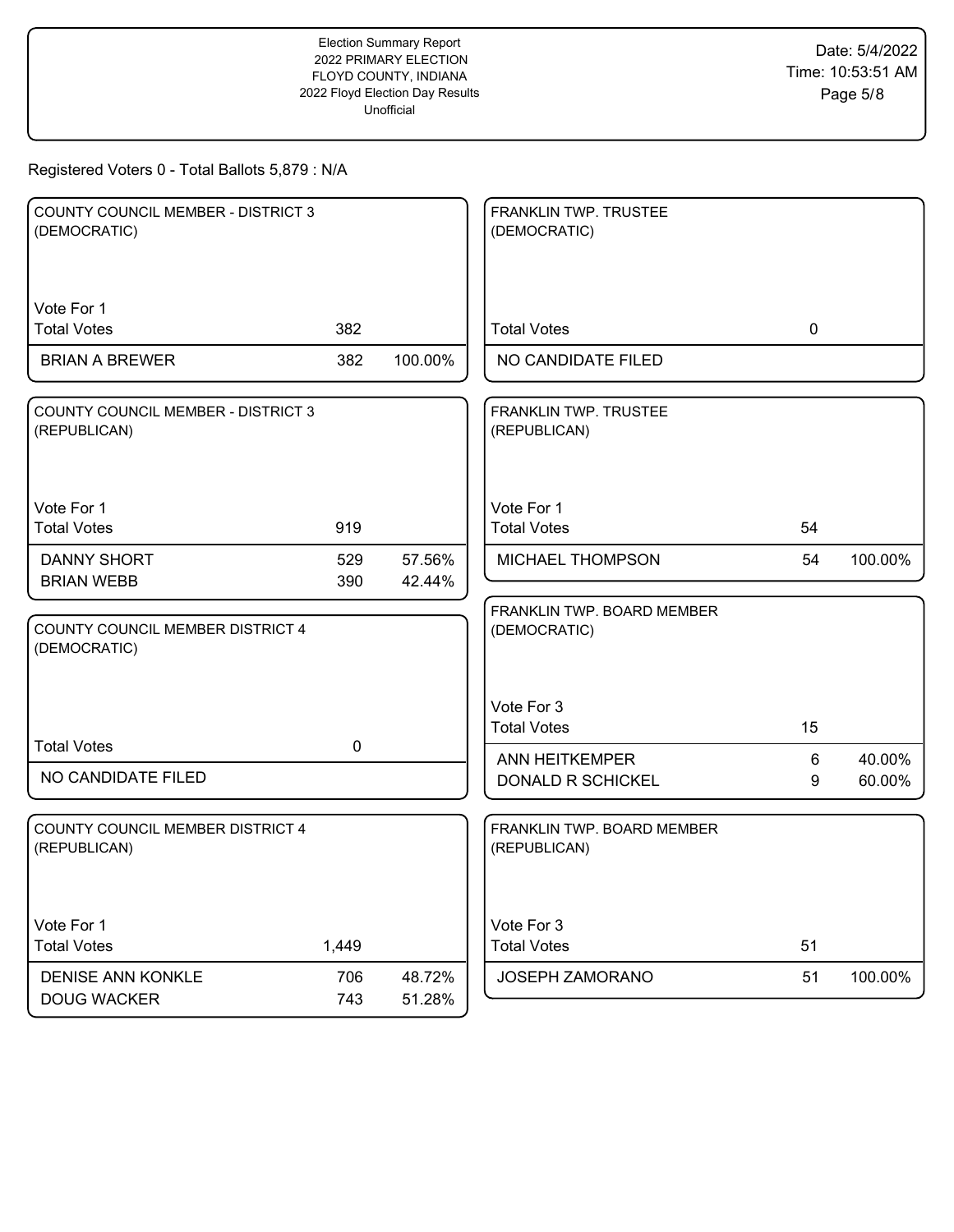| <b>GEORGETOWN TWP. TRUSTEE</b><br>(DEMOCRATIC)      |             |                  | <b>GREENVILLE TWP. TRUSTEE</b><br>(DEMOCRATIC)      |          |                  |
|-----------------------------------------------------|-------------|------------------|-----------------------------------------------------|----------|------------------|
|                                                     |             |                  |                                                     |          |                  |
|                                                     |             |                  | Vote For 1                                          |          |                  |
| <b>Total Votes</b>                                  | $\mathbf 0$ |                  | <b>Total Votes</b>                                  | 112      |                  |
| NO CANDIDATE FILED                                  |             |                  | <b>VICKIE TENCER</b>                                | 112      | 100.00%          |
| <b>GEORGETOWN TWP. TRUSTEE</b><br>(REPUBLICAN)      |             |                  | <b>GREENVILLE TWP. TRUSTEE</b><br>(REPUBLICAN)      |          |                  |
| Vote For 1<br><b>Total Votes</b>                    | 746         |                  | Vote For 1<br><b>Total Votes</b>                    | 509      |                  |
| DEE A RONEY                                         | 746         | 100.00%          | MARY JO LOOP                                        | 509      | 100.00%          |
| <b>GEORGETOWN TWP. BOARD MEMBER</b><br>(DEMOCRATIC) |             |                  | <b>GREENVILLE TWP. BOARD MEMBER</b><br>(DEMOCRATIC) |          |                  |
| Vote For 3<br><b>Total Votes</b>                    | 172         |                  | Vote For 3<br><b>Total Votes</b>                    | 174      |                  |
| <b>MELISSA S FRY</b>                                | 172         | 100.00%          | ANN P MCNALLY<br><b>CAROL C NORTON</b>              | 98<br>76 | 56.32%<br>43.68% |
| GEORGETOWN TWP. BOARD MEMBER<br>(REPUBLICAN)        |             |                  | <b>GREENVILLE TWP. BOARD MEMBER</b><br>(REPUBLICAN) |          |                  |
| Vote For 3                                          |             |                  |                                                     |          |                  |
| <b>Total Votes</b>                                  | 1,553       |                  | Vote For 3<br><b>Total Votes</b>                    | 1,276    |                  |
| JOY R BLINE<br><b>LEIGH ANN KOPP</b>                | 429<br>559  | 27.62%           | <b>CHERYL MATTHEWS</b>                              | 254      | 19.91%           |
| <b>ED SNELLING</b>                                  | 565         | 35.99%<br>36.38% | <b>DAVE MATTHEWS</b>                                | 335      | 26.25%           |
|                                                     |             |                  | PATTY NELSON                                        | 333      | 26.10%           |
|                                                     |             |                  | <b>KEVIN WILLIAR</b>                                | 354      | 27.74%           |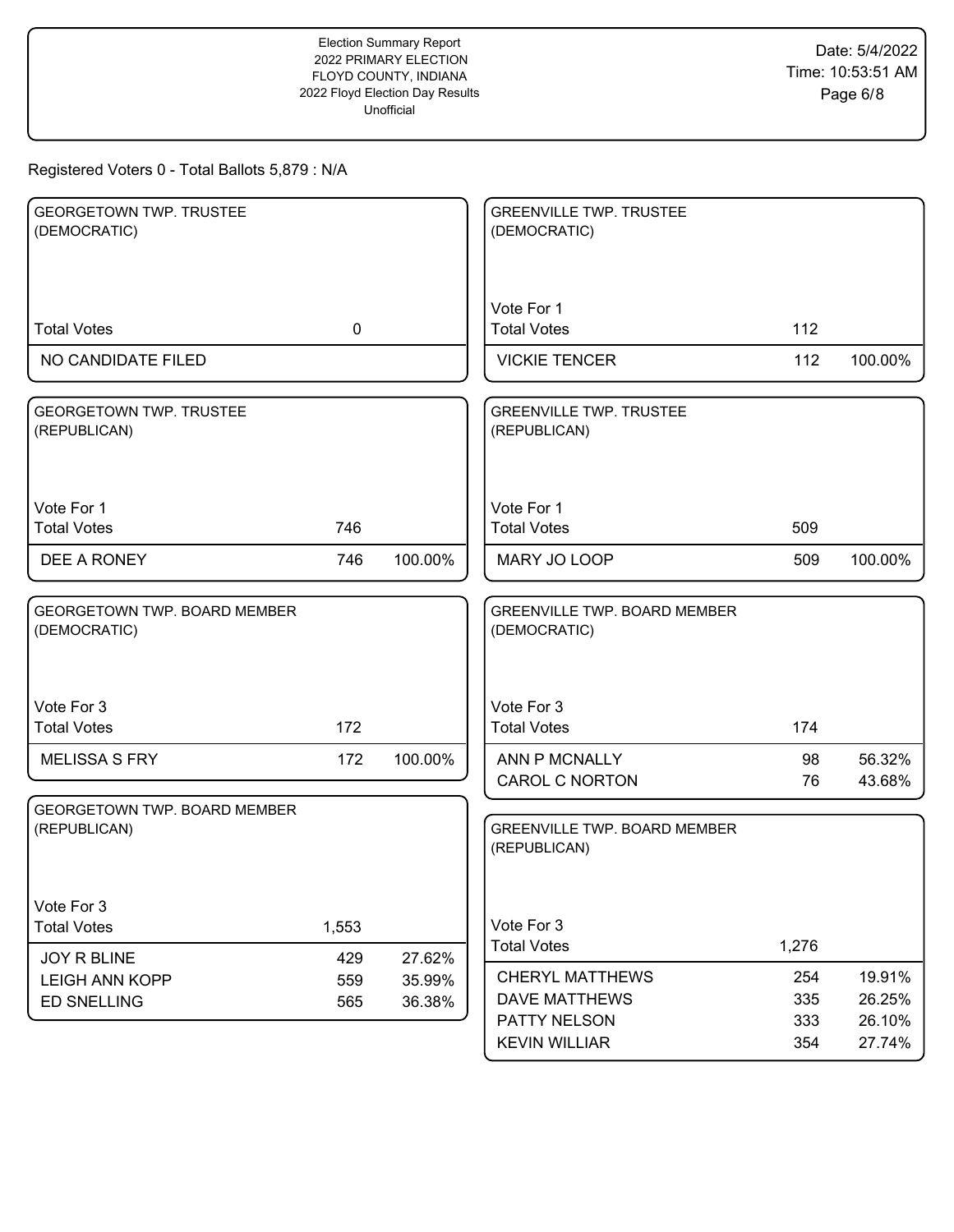| LAFAYETTE TWP. TRUSTEE<br>(DEMOCRATIC)                                     |                |                            | NEW ALBANY TWP. TRUSTEE<br>(DEMOCRATIC)                                                               |                          |                                      |
|----------------------------------------------------------------------------|----------------|----------------------------|-------------------------------------------------------------------------------------------------------|--------------------------|--------------------------------------|
| Vote For 1<br><b>Total Votes</b>                                           | 123            |                            | Vote For 1<br><b>Total Votes</b>                                                                      | 894                      |                                      |
| <b>EMILY BATLINER BICKERS</b>                                              | 123            | 100.00%                    | <b>DAVID BREWER</b>                                                                                   | 894                      | 100.00%                              |
| LAFAYETTE TWP. TRUSTEE<br>(REPUBLICAN)                                     |                |                            | NEW ALBANY TWP. TRUSTEE<br>(REPUBLICAN)                                                               |                          |                                      |
| Vote For 1<br><b>Total Votes</b>                                           | 501            |                            | Vote For 1<br><b>Total Votes</b>                                                                      | 1,567                    |                                      |
| <b>JEFF WILLIAMS</b>                                                       | 501            | 100.00%                    | <b>D M BAGSHAW</b>                                                                                    | 1,567                    | 100.00%                              |
| LAFAYETTE TWP. BOARD MEMBER<br>(DEMOCRATIC)                                |                |                            | NEW ALBANY TWP. BOARD MEMBER<br>(DEMOCRATIC)                                                          |                          |                                      |
| Vote For 3<br><b>Total Votes</b>                                           | 267            |                            | Vote For 3<br><b>Total Votes</b>                                                                      | 2,219                    |                                      |
| <b>BETTY BATLINER</b><br><b>BARBARA ZIPP LAMB</b><br><b>JEREMY SHUMATE</b> | 88<br>97<br>82 | 32.96%<br>36.33%<br>30.71% | <b>STEVEN WILLIAM BONIFER</b><br><b>RICK COCHRAN</b><br><b>MAX GOSMAN</b><br><b>CEDDRIKA L PORTER</b> | 627<br>662<br>434<br>496 | 28.26%<br>29.83%<br>19.56%<br>22.35% |
| LAFAYETTE TWP. BOARD MEMBER<br>(REPUBLICAN)                                |                |                            | NEW ALBANY TWP. BOARD MEMBER<br>(REPUBLICAN)                                                          |                          |                                      |
| Vote For 3<br><b>Total Votes</b><br><b>JIMMY CUMMINS</b>                   | 1,058<br>325   | 30.72%                     | Vote For 3<br><b>Total Votes</b>                                                                      | 3,374                    |                                      |
| <b>CHRISTY MCDANIEL</b><br><b>BOB SNOOK</b>                                | 395<br>338     | 37.33%<br>31.95%           | <b>ANN CARRUTHERS</b><br><b>BOB HORNUNG</b><br><b>VICTORIA SANCHEZ</b>                                | 1,188<br>1,273<br>913    | 35.21%<br>37.73%<br>27.06%           |